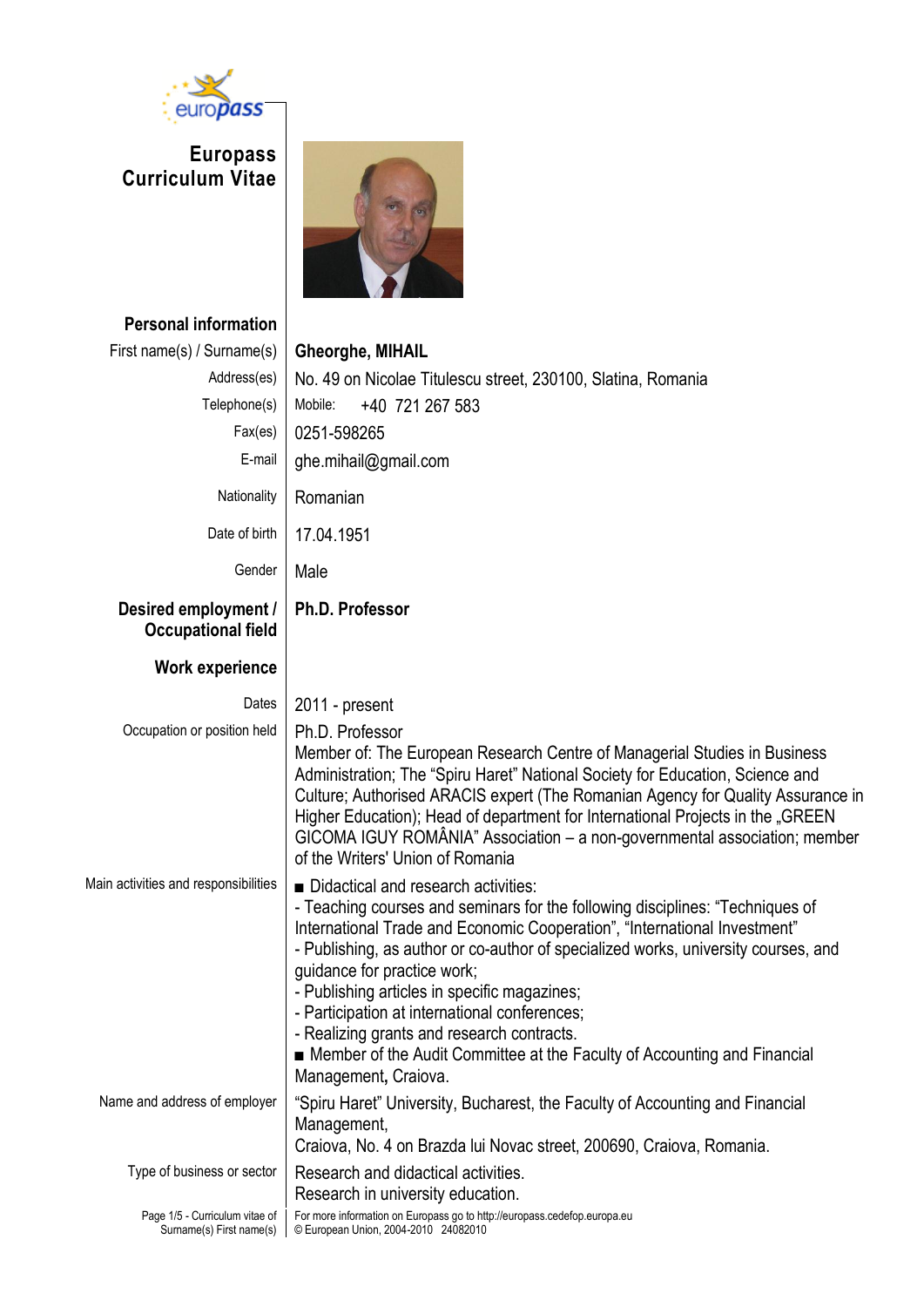| Dates                                                      | October 2010 - October 2011                                                                                                                                                                                                                                                                                                                                                                                                                                                                                                                                                                                                                                                                                                                                                                                                                                                                                                                                                                                                                               |
|------------------------------------------------------------|-----------------------------------------------------------------------------------------------------------------------------------------------------------------------------------------------------------------------------------------------------------------------------------------------------------------------------------------------------------------------------------------------------------------------------------------------------------------------------------------------------------------------------------------------------------------------------------------------------------------------------------------------------------------------------------------------------------------------------------------------------------------------------------------------------------------------------------------------------------------------------------------------------------------------------------------------------------------------------------------------------------------------------------------------------------|
| Occupation or position held                                | Head of department - Professor PhD                                                                                                                                                                                                                                                                                                                                                                                                                                                                                                                                                                                                                                                                                                                                                                                                                                                                                                                                                                                                                        |
| Main activities and responsibilities                       | ■ Operative assurance of the "Economic Sciences" department.<br>Didactical and research activities:<br>- Teaching courses and seminars for the following disciplines: "Techniques of<br>International Trade and Economic Cooperation", "International Investment"<br>- Publishing, as author or co-author of specialized works, university courses, and<br>quidance for practice work;<br>- Publishing articles in specific magazines;<br>- Participation at international conferences;<br>- Realizing grants and research contracts.<br>■ Member of The European Research Centre of Managerial Studies in Business<br>Administration;<br>The "Spiru Haret" National Society for Education, Science and Culture<br>Authorised ARACIS expert (The Romanian Agency for Quality Assurance in Higher<br>Education)<br>■ Head of department for International Projects in the "GREEN GICOMA IGUY<br>ROMÂNIA" Association - a non-governmental association;<br>Member of the Audit Committee at the Faculty of Financial Management and<br>Accounting, Craiova. |
| Name and address of employer                               | "Spiru Haret" University, Bucharest, the Faculty of Financial Management and<br>Accounting,<br>Craiova, No. 4 on Brazda lui Novac street, 200690, Craiova, Romania.                                                                                                                                                                                                                                                                                                                                                                                                                                                                                                                                                                                                                                                                                                                                                                                                                                                                                       |
| Type of business or sector                                 | Research and didactical activities.<br>Research in university education.                                                                                                                                                                                                                                                                                                                                                                                                                                                                                                                                                                                                                                                                                                                                                                                                                                                                                                                                                                                  |
| Dates                                                      | 2008 - 2010                                                                                                                                                                                                                                                                                                                                                                                                                                                                                                                                                                                                                                                                                                                                                                                                                                                                                                                                                                                                                                               |
| Occupation or position held                                | Professor PhD                                                                                                                                                                                                                                                                                                                                                                                                                                                                                                                                                                                                                                                                                                                                                                                                                                                                                                                                                                                                                                             |
| Main activities and responsibilities                       | Didactical and research activities:<br>- Teaching courses and seminars for the following disciplines: "Techniques of<br>International Trade and Economic Cooperation", "International Investment"<br>- Publishing, as author or co-author of specialized works, university courses, and<br>guidance for practice work;<br>- Publishing articles in specific magazines;<br>- Participation at international conferences;<br>- Realizing grants and research contracts.<br>■ Member of The European Research Centre of Managerial Studies in Business<br>Administration;<br>■ "Spiru Haret" National Society for Education, Science and Culture<br>Authorised ARACIS expert (The Romanian Agency for Quality Assurance in Higher<br>Education)<br>■ Head of department for International Projects in the "GREEN GICOMA IGUY<br>ROMÂNIA" Association - a non-governmental association;<br>Member of the Audit Committee at the Faculty of Financial Management and<br>Accounting, Craiova.                                                                   |
| Name and address of employer                               | "Spiru Haret" University, Bucharest, the Faculty of Financial Management and<br>Accounting,<br>Craiova, No. 4 on Brazda lui Novac street, 200690, Craiova, Romania.                                                                                                                                                                                                                                                                                                                                                                                                                                                                                                                                                                                                                                                                                                                                                                                                                                                                                       |
| Type of business or sector                                 | Research and didactical activities.<br>Research in university education.                                                                                                                                                                                                                                                                                                                                                                                                                                                                                                                                                                                                                                                                                                                                                                                                                                                                                                                                                                                  |
| Page 2/5 - Curriculum vitae of<br>Surname(s) First name(s) | For more information on Europass go to http://europass.cedefop.europa.eu<br>© European Union, 2004-2010 24082010                                                                                                                                                                                                                                                                                                                                                                                                                                                                                                                                                                                                                                                                                                                                                                                                                                                                                                                                          |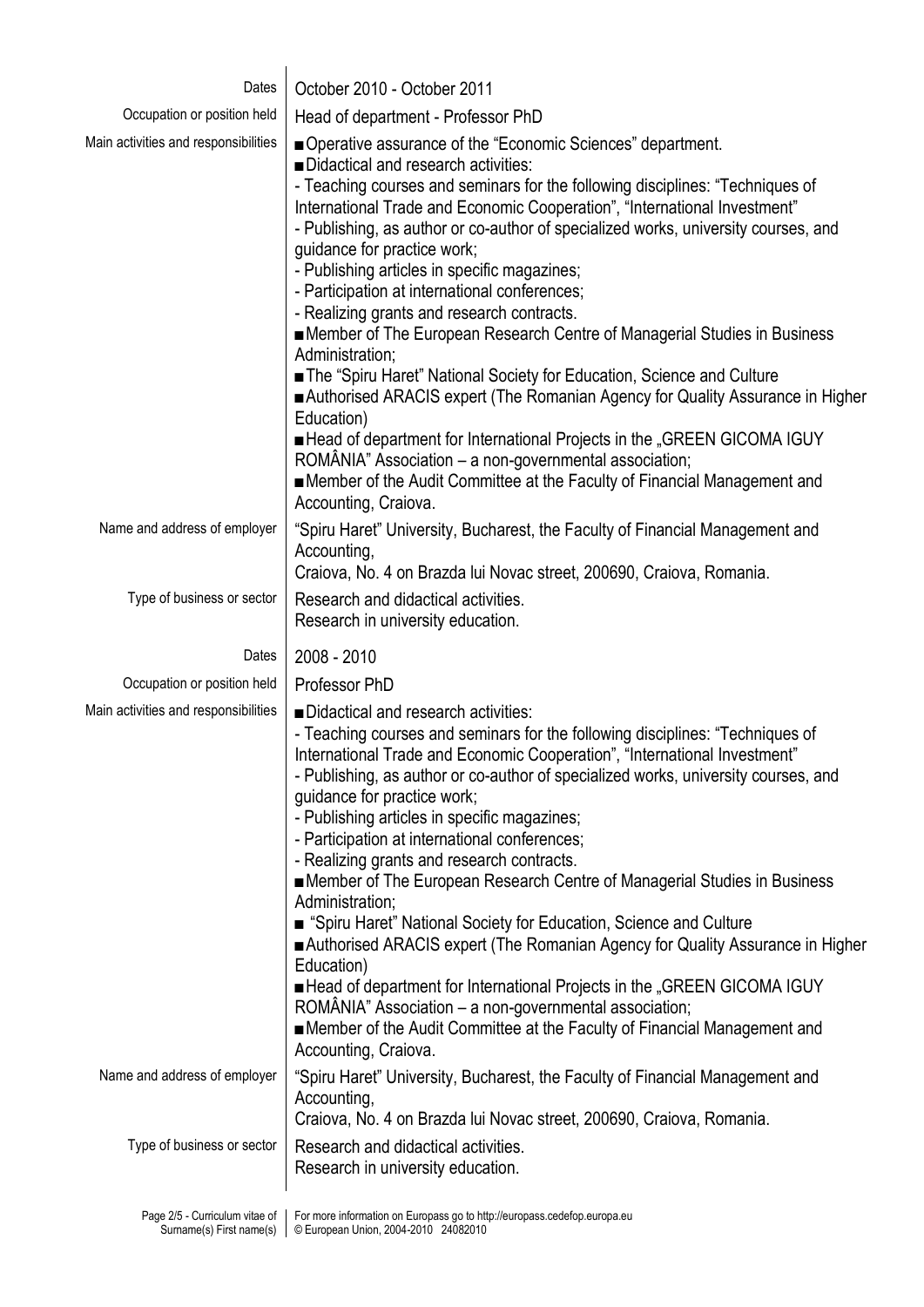| Dates                                                             | 2007 - 2008                                                                                                                                                                                                                                                                                                                                                                                                                                                                                                                                                                                                                                                                                                                                        |
|-------------------------------------------------------------------|----------------------------------------------------------------------------------------------------------------------------------------------------------------------------------------------------------------------------------------------------------------------------------------------------------------------------------------------------------------------------------------------------------------------------------------------------------------------------------------------------------------------------------------------------------------------------------------------------------------------------------------------------------------------------------------------------------------------------------------------------|
| Occupation or position held                                       | <b>Ph D Assistant Professor</b>                                                                                                                                                                                                                                                                                                                                                                                                                                                                                                                                                                                                                                                                                                                    |
| Main activities and responsibilities                              | ■Didactical and research activities:<br>- Teaching courses and seminars for the following disciplines: "State Budget and<br>Treasury" and "Enterprise Financial Management"<br>- Publishing, as author or co-author of specialized works, university courses, and<br>guidance for practice work;<br>- Publishing articles in specific magazines;<br>- Participation at international conferences;                                                                                                                                                                                                                                                                                                                                                  |
| Name and address of employer                                      | "Dimitrie Cantemir" Christian University, Bucharest, Faculty of Finance, Banking and<br>Accountancy                                                                                                                                                                                                                                                                                                                                                                                                                                                                                                                                                                                                                                                |
| Type of business or sector                                        | Research and didactical activities.<br>Research in university education.                                                                                                                                                                                                                                                                                                                                                                                                                                                                                                                                                                                                                                                                           |
| Dates                                                             | 1998 - 2007                                                                                                                                                                                                                                                                                                                                                                                                                                                                                                                                                                                                                                                                                                                                        |
| Occupation or position held                                       | Assistant professor                                                                                                                                                                                                                                                                                                                                                                                                                                                                                                                                                                                                                                                                                                                                |
| Main activities and responsibilities                              | Guidance and control activities;<br>Didactical and research activities:<br>- Faculty of Management, Economic Engineering in Agriculture and Rural<br>Development from The University of Agricultural Sciences and Veterinary Medicine,<br>Bucharest, between 2001-2007;<br>- Faculty of Law, Administration and Economics from The University of Pitesti,<br>between 2005-2007;<br>- Faculty of Financial Management and Accounting, Craiova, from The "Spiru Haret"<br>University, between 2007-2008, 2000-2001; 1998-2000;<br>- Publishing, as author or co-author of specialized works, university courses, and<br>guidance for practice work;<br>- Publishing articles in specific magazines;<br>- Participation at international conferences; |
| Name and address of employer                                      | Control Body of The Ministry of Interior and Administration Reform                                                                                                                                                                                                                                                                                                                                                                                                                                                                                                                                                                                                                                                                                 |
| Type of business or sector                                        | Guidance and control activities;<br>Research and didactical activities.<br>Research in university education.                                                                                                                                                                                                                                                                                                                                                                                                                                                                                                                                                                                                                                       |
| <b>Education and training</b>                                     |                                                                                                                                                                                                                                                                                                                                                                                                                                                                                                                                                                                                                                                                                                                                                    |
| Dates                                                             | 1999-2007                                                                                                                                                                                                                                                                                                                                                                                                                                                                                                                                                                                                                                                                                                                                          |
| Title of qualification awarded                                    | Scientific Researcher 1st degree, according to The Ministry of Education,<br>Research, Youth and Sport no. 1195 from 30.05.2007.                                                                                                                                                                                                                                                                                                                                                                                                                                                                                                                                                                                                                   |
| Principal subjects/occupational skills<br>covered                 | Specializing in Economics.                                                                                                                                                                                                                                                                                                                                                                                                                                                                                                                                                                                                                                                                                                                         |
| Name and type of organisation<br>providing education and training | Awarded by the National Council for Titles, Diplomas and Certificates in the meeting<br>of 27.04.2007                                                                                                                                                                                                                                                                                                                                                                                                                                                                                                                                                                                                                                              |
| Level in national or international<br>classification              | <b>ISCED</b>                                                                                                                                                                                                                                                                                                                                                                                                                                                                                                                                                                                                                                                                                                                                       |
| Dates                                                             | 1995 - 1998                                                                                                                                                                                                                                                                                                                                                                                                                                                                                                                                                                                                                                                                                                                                        |
| Title of qualification awarded                                    | PhD in Economics, Diploma: Series P, No. 0002383, Registered with no. 83/<br>25.03.1998;                                                                                                                                                                                                                                                                                                                                                                                                                                                                                                                                                                                                                                                           |
| Principal subjects/occupational skills<br>covered                 | Specializing in Economics.                                                                                                                                                                                                                                                                                                                                                                                                                                                                                                                                                                                                                                                                                                                         |
| Page 3/5 - Curriculum vitae of<br>Surname(s) First name(s)        | For more information on Europass go to http://europass.cedefop.europa.eu<br>© European Union, 2004-2010 24082010                                                                                                                                                                                                                                                                                                                                                                                                                                                                                                                                                                                                                                   |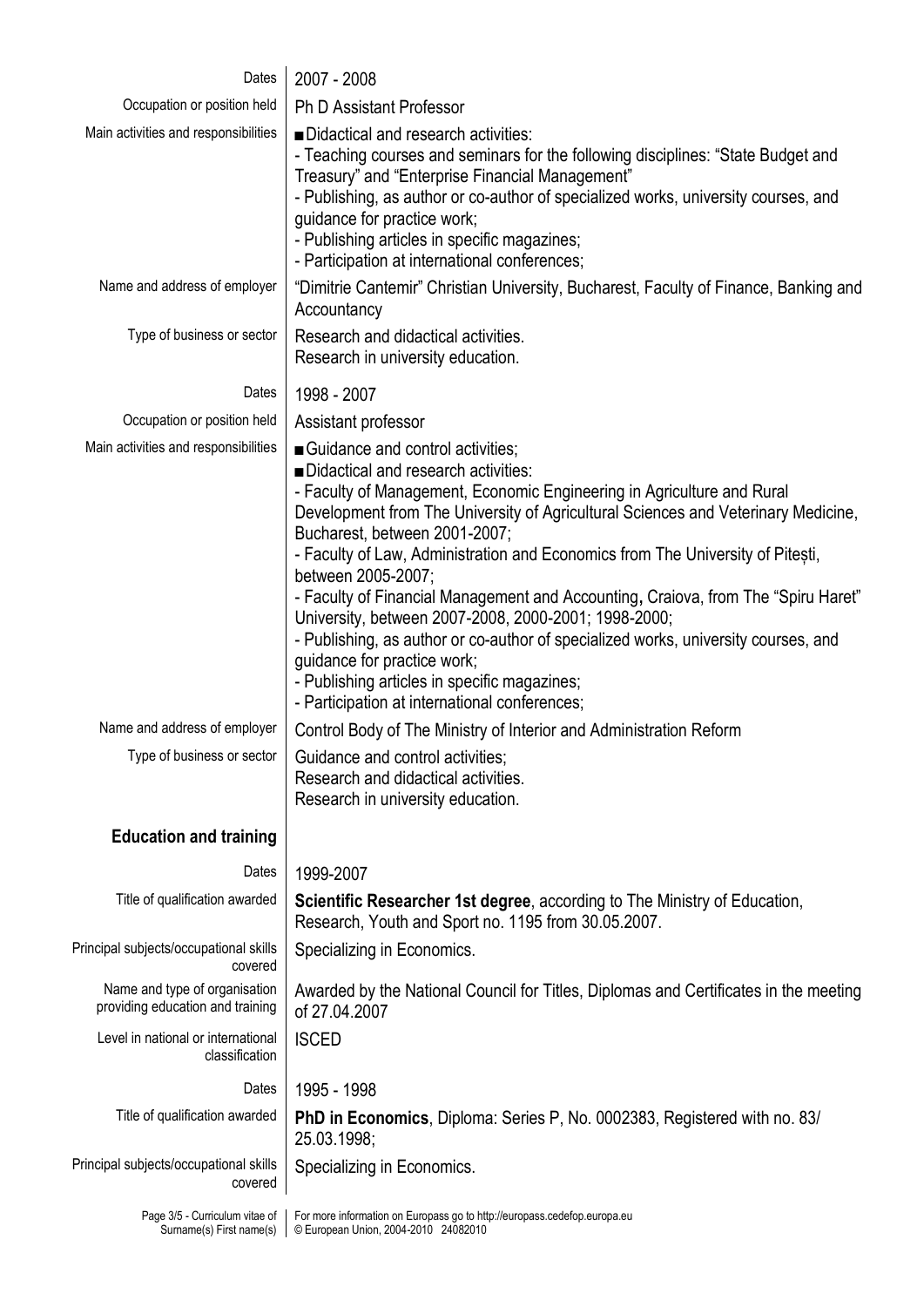| Name and type of organisation<br>providing education and training | University of Craiova<br><b>Faculty of Economics</b>                                                                                                                                                                                                                                                                                                                                                                                                                                                                                                                                                                                                                                                                                                                                                                                                                                                                                                                                                                                                                                                                                                                                                                                                                                                                                                                                                  |                                                                                |                    |                   |         |  |  |  |  |  |
|-------------------------------------------------------------------|-------------------------------------------------------------------------------------------------------------------------------------------------------------------------------------------------------------------------------------------------------------------------------------------------------------------------------------------------------------------------------------------------------------------------------------------------------------------------------------------------------------------------------------------------------------------------------------------------------------------------------------------------------------------------------------------------------------------------------------------------------------------------------------------------------------------------------------------------------------------------------------------------------------------------------------------------------------------------------------------------------------------------------------------------------------------------------------------------------------------------------------------------------------------------------------------------------------------------------------------------------------------------------------------------------------------------------------------------------------------------------------------------------|--------------------------------------------------------------------------------|--------------------|-------------------|---------|--|--|--|--|--|
| Level in national or international<br>classification              | <b>ISCED 8</b>                                                                                                                                                                                                                                                                                                                                                                                                                                                                                                                                                                                                                                                                                                                                                                                                                                                                                                                                                                                                                                                                                                                                                                                                                                                                                                                                                                                        |                                                                                |                    |                   |         |  |  |  |  |  |
| Dates                                                             | 1986 - 1994                                                                                                                                                                                                                                                                                                                                                                                                                                                                                                                                                                                                                                                                                                                                                                                                                                                                                                                                                                                                                                                                                                                                                                                                                                                                                                                                                                                           |                                                                                |                    |                   |         |  |  |  |  |  |
| Title of qualification awarded                                    | Postgraduate studies, Diploma: Series J, No. 1199 released on: 12.09.1994;                                                                                                                                                                                                                                                                                                                                                                                                                                                                                                                                                                                                                                                                                                                                                                                                                                                                                                                                                                                                                                                                                                                                                                                                                                                                                                                            |                                                                                |                    |                   |         |  |  |  |  |  |
| Principal subjects/occupational skills<br>covered                 | Specializing in "International Trade Law"                                                                                                                                                                                                                                                                                                                                                                                                                                                                                                                                                                                                                                                                                                                                                                                                                                                                                                                                                                                                                                                                                                                                                                                                                                                                                                                                                             |                                                                                |                    |                   |         |  |  |  |  |  |
| Name and type of organisation<br>providing education and training | from Bucharest.                                                                                                                                                                                                                                                                                                                                                                                                                                                                                                                                                                                                                                                                                                                                                                                                                                                                                                                                                                                                                                                                                                                                                                                                                                                                                                                                                                                       | Faculty of Finance, Banking and Accountancy of The Academy of Economic Studies |                    |                   |         |  |  |  |  |  |
| Level in national or international<br>classification              | <b>ISCED 7</b>                                                                                                                                                                                                                                                                                                                                                                                                                                                                                                                                                                                                                                                                                                                                                                                                                                                                                                                                                                                                                                                                                                                                                                                                                                                                                                                                                                                        |                                                                                |                    |                   |         |  |  |  |  |  |
| Dates                                                             | 1980-1985                                                                                                                                                                                                                                                                                                                                                                                                                                                                                                                                                                                                                                                                                                                                                                                                                                                                                                                                                                                                                                                                                                                                                                                                                                                                                                                                                                                             |                                                                                |                    |                   |         |  |  |  |  |  |
| Title of qualification awarded                                    | License - Economics, Bachelor's Degree: Series C, No. 7837 Registered under no.<br>587/27.09.1986.                                                                                                                                                                                                                                                                                                                                                                                                                                                                                                                                                                                                                                                                                                                                                                                                                                                                                                                                                                                                                                                                                                                                                                                                                                                                                                    |                                                                                |                    |                   |         |  |  |  |  |  |
| Principal subjects/occupational skills<br>covered                 | Specializing in Agricultural Economics and Accounting                                                                                                                                                                                                                                                                                                                                                                                                                                                                                                                                                                                                                                                                                                                                                                                                                                                                                                                                                                                                                                                                                                                                                                                                                                                                                                                                                 |                                                                                |                    |                   |         |  |  |  |  |  |
| Name and type of organisation<br>providing education and training | University of Craiova<br><b>Faculty of Economics</b>                                                                                                                                                                                                                                                                                                                                                                                                                                                                                                                                                                                                                                                                                                                                                                                                                                                                                                                                                                                                                                                                                                                                                                                                                                                                                                                                                  |                                                                                |                    |                   |         |  |  |  |  |  |
| Level in national or international<br>classification              | <b>ISCED 6</b>                                                                                                                                                                                                                                                                                                                                                                                                                                                                                                                                                                                                                                                                                                                                                                                                                                                                                                                                                                                                                                                                                                                                                                                                                                                                                                                                                                                        |                                                                                |                    |                   |         |  |  |  |  |  |
| <b>Personal skills and</b><br>competences                         | Scientific research activity (in the last 5 years):<br>published 1 higher education manual, as author in the domain of techniques of<br>international trade and economic cooperation;<br>$\blacksquare$ published 6 articles in specialty magazines of national recognition, (Rated B);<br>1 POS-DRU strategic grant as team-member.<br>Current research:<br>- Expert in didactical and scientific research activities, seminaries and practice works,<br>in the Contract of Research no. POSDRU/89/1.5/S/63258 for the "Postdoctoral<br>school for Bio-Diversity, Zootechnics, and Alimentary Biotechnologies based on<br>Ecoeconomy and Bioeconomy necessary for Ecosanogenesis", during 19.05.2010 -<br>19.03.2013<br>Professional and academic services:<br>Graduation certificate of Project Manager classes, Series F, No. 0252326, Kaizen<br>Training Consulting, Ministry of Labor, Family and Equal Opportunities, The Ministry<br>of Education, Research, Youth and Sport;<br>Graduation certificate of Trainer classes, Series F, No. 0252310, Kaizen Training<br>Consulting, Ministry of Labor, Family and Equal Opportunities, The Ministry of<br>Education, Research, Youth and Sport;<br>■ Certificate – training program in IFR-ID technologies, No. 362/2012, "Spiru Haret"<br>University;<br>■ Certificate – training program in e-Learning technologies, "Spiru Haret" University. |                                                                                |                    |                   |         |  |  |  |  |  |
| Mother tongue(s)                                                  | Romanian                                                                                                                                                                                                                                                                                                                                                                                                                                                                                                                                                                                                                                                                                                                                                                                                                                                                                                                                                                                                                                                                                                                                                                                                                                                                                                                                                                                              |                                                                                |                    |                   |         |  |  |  |  |  |
| Other language(s)                                                 |                                                                                                                                                                                                                                                                                                                                                                                                                                                                                                                                                                                                                                                                                                                                                                                                                                                                                                                                                                                                                                                                                                                                                                                                                                                                                                                                                                                                       |                                                                                |                    |                   |         |  |  |  |  |  |
| Self-assessment                                                   | Understanding                                                                                                                                                                                                                                                                                                                                                                                                                                                                                                                                                                                                                                                                                                                                                                                                                                                                                                                                                                                                                                                                                                                                                                                                                                                                                                                                                                                         |                                                                                | <b>Speaking</b>    |                   | Writing |  |  |  |  |  |
| European level (*)                                                | Listening                                                                                                                                                                                                                                                                                                                                                                                                                                                                                                                                                                                                                                                                                                                                                                                                                                                                                                                                                                                                                                                                                                                                                                                                                                                                                                                                                                                             | Reading                                                                        | Spoken interaction | Spoken production |         |  |  |  |  |  |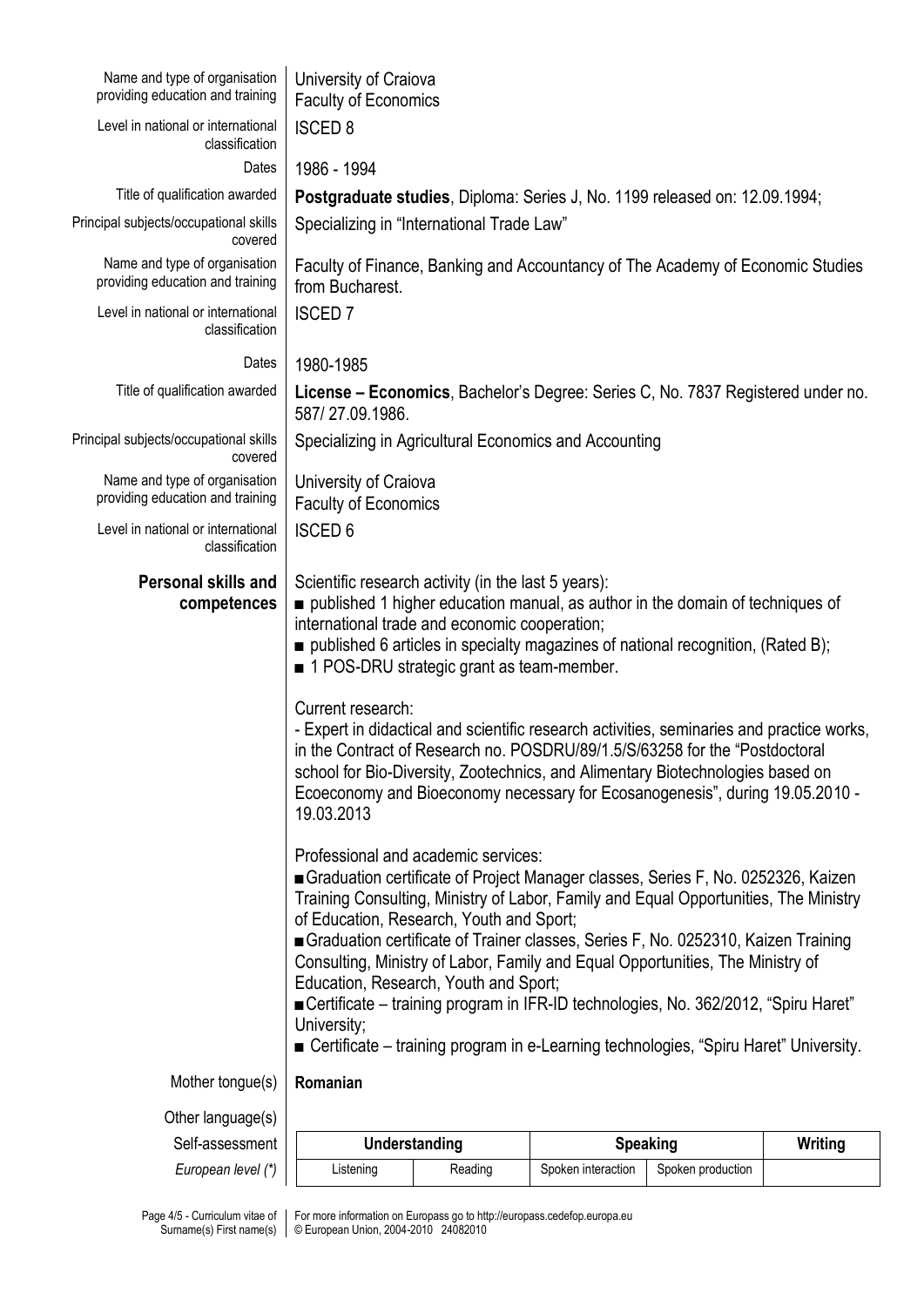| <b>Language French</b>                   | C <sub>1</sub>                                                                                                                                                                                                                                                                                                                                                                                                                                                                                                                                                                                                                                                                                                                                                                                                                                                                                                                                 | Experimented<br>user                                                                                                                                                                    | C <sub>1</sub> | Experimented<br>user                                                                                                                                                                                                                                   |  |  |  |  |  | B2 Independent user B2 Independent user B2 Independent user |
|------------------------------------------|------------------------------------------------------------------------------------------------------------------------------------------------------------------------------------------------------------------------------------------------------------------------------------------------------------------------------------------------------------------------------------------------------------------------------------------------------------------------------------------------------------------------------------------------------------------------------------------------------------------------------------------------------------------------------------------------------------------------------------------------------------------------------------------------------------------------------------------------------------------------------------------------------------------------------------------------|-----------------------------------------------------------------------------------------------------------------------------------------------------------------------------------------|----------------|--------------------------------------------------------------------------------------------------------------------------------------------------------------------------------------------------------------------------------------------------------|--|--|--|--|--|-------------------------------------------------------------|
| Language English                         |                                                                                                                                                                                                                                                                                                                                                                                                                                                                                                                                                                                                                                                                                                                                                                                                                                                                                                                                                |                                                                                                                                                                                         |                | B2 Independent user B2 Independent user B2 Independent user B2 Independent user B2 Independent user                                                                                                                                                    |  |  |  |  |  |                                                             |
| Social skills and competences            | (*) Common European Framework of Reference for Languages<br>Dynamic, team spirit, ready for intellectual effort and willing to work long hours,<br>demanding in own business: I have teamwork experience as a result of coordination<br>of research for business contracts, I successfully managed responsibly and assumed<br>management activities and research projects in which I was involved, as well as the<br>moderator activity within the international scientific sessions and collaborations with<br>other national and international publishers.<br>Member of professional scientific societies:<br>■ "Spiru Haret" National Society for Education, Science and Culture;<br>■ CESMAA – European Research Centre of Managerial Studies in Business<br>Administration;<br>ARACIS – The Romanian Agency for Quality Assurance in Higher Education<br>(expert evaluator acreditat ARACIS), 2010;<br>■ Writers' Union of Romania - 2004 |                                                                                                                                                                                         |                |                                                                                                                                                                                                                                                        |  |  |  |  |  |                                                             |
| Organisational skills and<br>competences |                                                                                                                                                                                                                                                                                                                                                                                                                                                                                                                                                                                                                                                                                                                                                                                                                                                                                                                                                |                                                                                                                                                                                         |                | International Investment; Techniques Economic Trade and International Cooperation,<br>Communication and Negotiation in Business; Labor Market; Compared Management,<br>Project Management in the EU; Economics, "Audit quality of management systems." |  |  |  |  |  |                                                             |
| Computer skills and competences          |                                                                                                                                                                                                                                                                                                                                                                                                                                                                                                                                                                                                                                                                                                                                                                                                                                                                                                                                                | Operating Systems: Microsoft Windows XP, Microsoft Office (Word, Excel,<br>PowerPoint), the development and use of Blackboard - the e-Learning system for<br>evaluation and assessment. |                |                                                                                                                                                                                                                                                        |  |  |  |  |  |                                                             |
| Other skills and competences             |                                                                                                                                                                                                                                                                                                                                                                                                                                                                                                                                                                                                                                                                                                                                                                                                                                                                                                                                                |                                                                                                                                                                                         |                | Member of: Writers' Union of Romania                                                                                                                                                                                                                   |  |  |  |  |  |                                                             |
| Driving licence                          |                                                                                                                                                                                                                                                                                                                                                                                                                                                                                                                                                                                                                                                                                                                                                                                                                                                                                                                                                | Driver license category B                                                                                                                                                               |                |                                                                                                                                                                                                                                                        |  |  |  |  |  |                                                             |
| <b>Additional information</b>            |                                                                                                                                                                                                                                                                                                                                                                                                                                                                                                                                                                                                                                                                                                                                                                                                                                                                                                                                                | References:<br>- Băbeanu Marin - Ph.D. Professor                                                                                                                                        |                |                                                                                                                                                                                                                                                        |  |  |  |  |  |                                                             |
| <b>Annexes</b>                           |                                                                                                                                                                                                                                                                                                                                                                                                                                                                                                                                                                                                                                                                                                                                                                                                                                                                                                                                                |                                                                                                                                                                                         |                | List any items attached. (Remove heading if not relevant, see instructions)                                                                                                                                                                            |  |  |  |  |  |                                                             |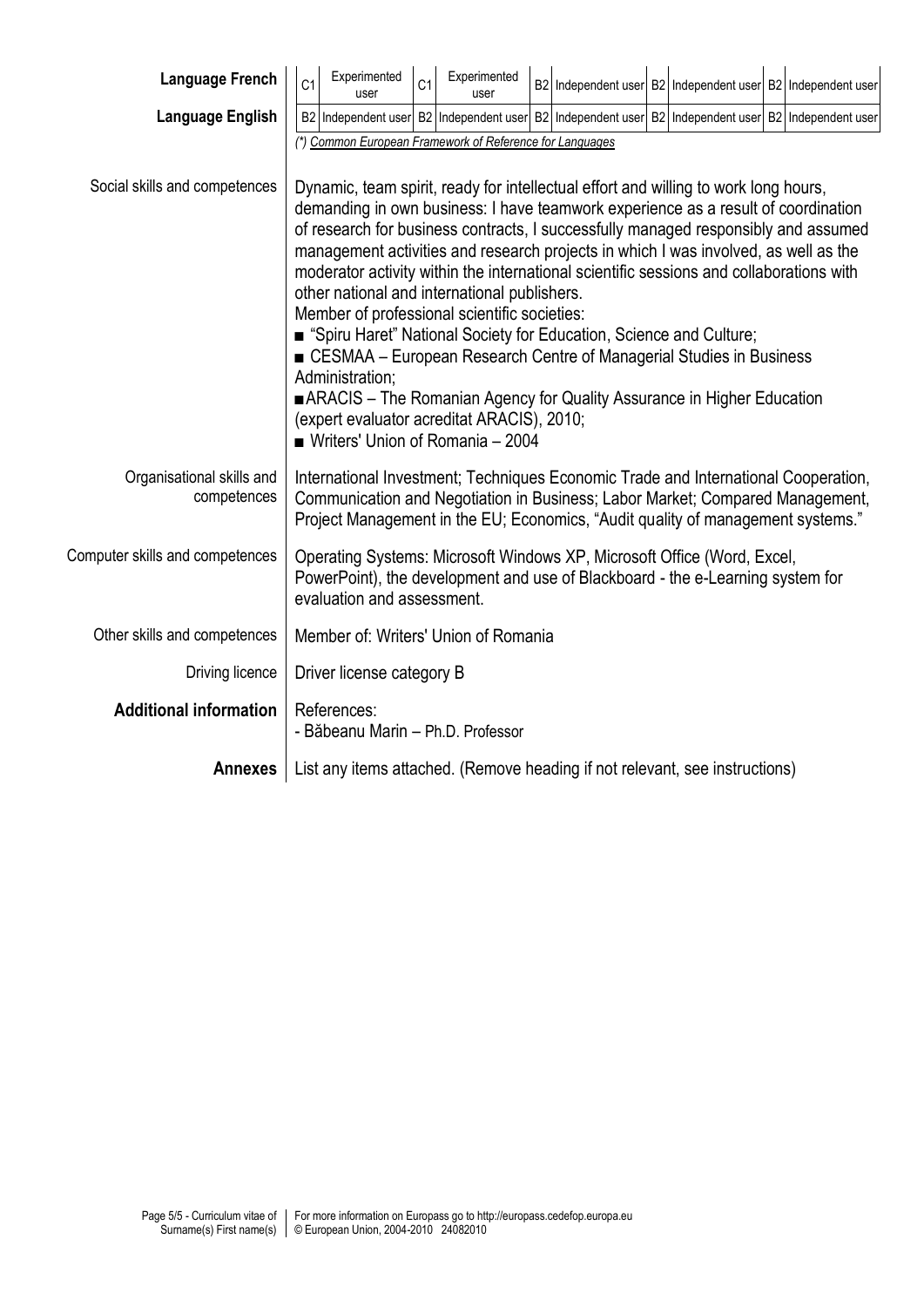## **LIST OF PUBLICATIONS**

#### **Ph. D. Professor Mihail Gheorghe**

### a) Doctoral Thesis

| <b>Crt</b><br>No. | <b>Title</b>                                                                                           | <b>Publishing</b><br><b>House</b> | Year | Locality | Author(s)              | <b>ISBN</b>   | No. of<br>ppg. |
|-------------------|--------------------------------------------------------------------------------------------------------|-----------------------------------|------|----------|------------------------|---------------|----------------|
| и.                | Constituirea pieței<br>forței de muncă în<br>condițiile tranziției<br>României la economia<br>de piată | Editura<br>Sitech                 | 1999 | Craiova  | <b>Mihail Gheorghe</b> | 973-9346-92-8 | 211            |

#### b) Text Books and academic courses published by international publishing houses or publishing houses recognized by National Council of Scientific Research in Higher Education (NCSRHE)

| During the past 5 years |                                                                                                                                                                                                                                                 |                                   |      |           |                        |                   |                |  |  |  |
|-------------------------|-------------------------------------------------------------------------------------------------------------------------------------------------------------------------------------------------------------------------------------------------|-----------------------------------|------|-----------|------------------------|-------------------|----------------|--|--|--|
| Crt<br><b>No</b>        | <b>Title</b>                                                                                                                                                                                                                                    | <b>Publishing</b><br><b>House</b> | Year | Locality  | Author(s)              | <b>ISBN</b>       | No. of<br>ppg. |  |  |  |
| 1.                      | Tehnici de<br>Comercializare și<br>Cooperare<br>Economică<br>Internațională                                                                                                                                                                     | Editura<br>Sitech                 | 2009 | Craiova   | <b>Mihail Gheorghe</b> | 978-606-530-694-3 | 279            |  |  |  |
| 2.                      | Ghidul Practic -<br>Misiune de Audit<br>privind<br>Managementul<br>Resurselor Umane -<br>Program de master<br>"Contabilitate -<br>Auditul Intern în<br>sistemul public și<br>privat"<br>http://www.sitech.ro<br>/isbn/ISBN_2011_1<br>sitech.doc | Editura<br>Sitech                 | 2010 | Craiova   | coautor                | 978-606-11-0550-2 | 256            |  |  |  |
| 3.                      | România europeană<br>- Putere Verde<br>Agroalimentară                                                                                                                                                                                           | Editura<br>Academiei<br>Române    | 2009 | București | coautor                | 978-973-27-1802-3 | 350            |  |  |  |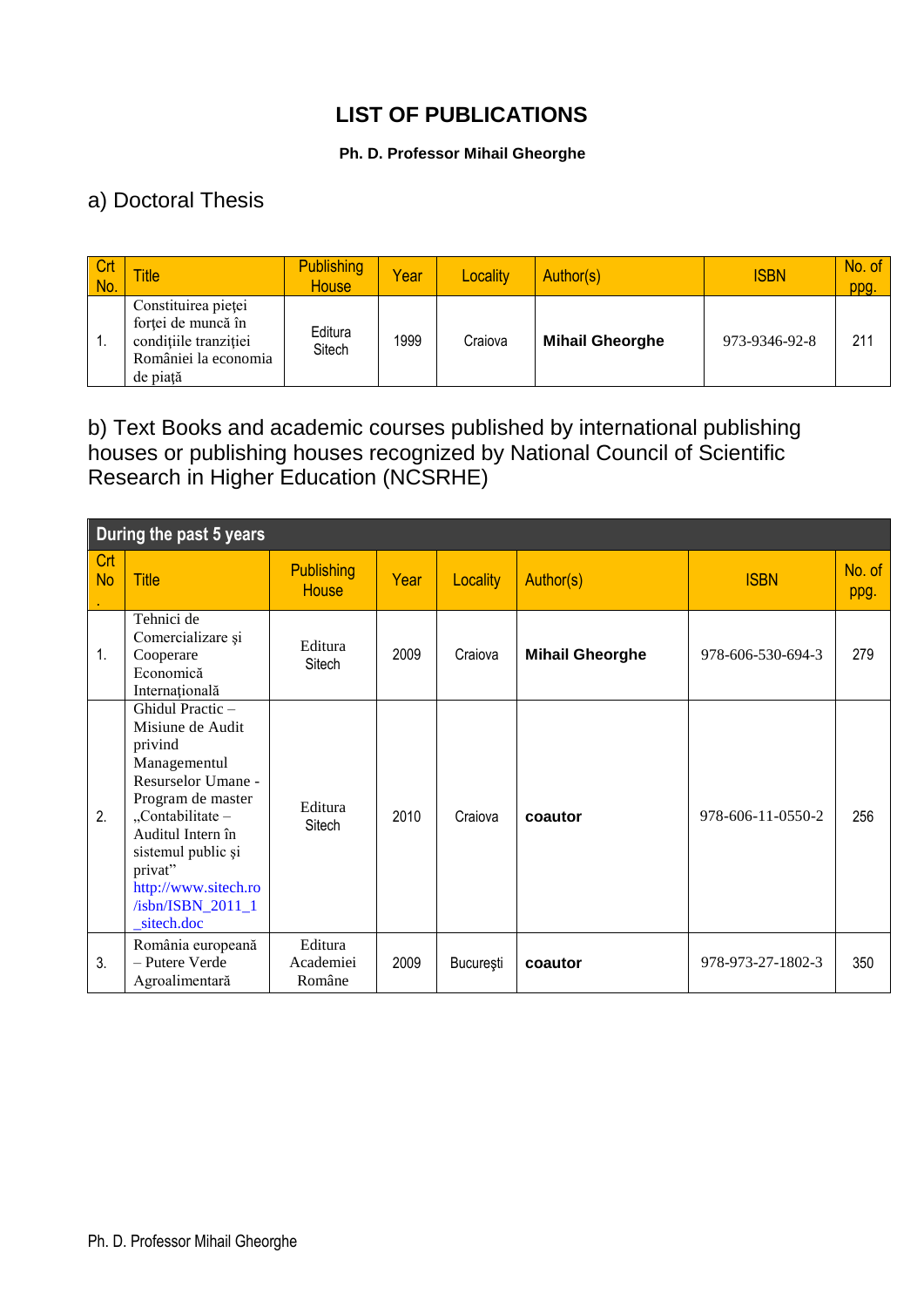|     | After the last 5 years                         |                                     |      |         |                                          |                                                       |     |
|-----|------------------------------------------------|-------------------------------------|------|---------|------------------------------------------|-------------------------------------------------------|-----|
| 4.  | România esențială                              | Editura<br>Universitaria            | 2006 | Craiova | <b>Mihail Gheorghe</b>                   | ISBN 973-742-247-<br>3                                | 222 |
| 5.  | Modelare și simulare<br>în sisteme decizionale | Editura<br>Universității<br>Pitești | 2006 | Pitesti | <b>Mihail Gheorghe</b>                   | $(10)$ 973-690-551-9;<br>$(13)$ 978-973-690-<br>551-3 | 156 |
| 6.  | Sistemul, între zero și<br>infinit             | Editura<br>Universitaria            | 2006 | Craiova | <b>Mihail Gheorghe</b>                   | 973-742-246-5                                         | 73  |
| 7.  | Piața muncii în<br>România, ediția II-a        | Editura<br>Universitaria            | 2005 | Craiova | <b>Mihail Gheorghe</b>                   | 973-742-118-3                                         | 284 |
| 8.  | Comunicare și<br>Negociere în afaceri          | Editura<br>Universitaria            | 2005 | Craiova | <b>Mihail Gheorghe</b>                   | 973-742-135-3                                         | 149 |
| 9.  | Statistica                                     | Editura<br>Europroduct              | 2000 | Pitești | <b>Mihail Gheorghe</b>                   | 973-97809-4-6                                         | 212 |
| 10. | Piața muncii în<br>România, ediția a -I-a      | Editura Sitech                      | 1999 | Craiova | <b>Mihail Gheorghe;</b><br>Bică Gheorghe | 973-657-465-2                                         | 267 |

## c) Papers/studies published after a peer-reviewing process in:

|            | During the past 5 years                                                                                      |  |  |  |  |  |  |  |  |  |  |
|------------|--------------------------------------------------------------------------------------------------------------|--|--|--|--|--|--|--|--|--|--|
|            | a. Papers published in journals indexed in international databases                                           |  |  |  |  |  |  |  |  |  |  |
| Crt<br>no. | International<br>Published in<br><b>ISSN</b><br>Title<br>Author(s)<br>Databases (IDB) in<br>which is indexed |  |  |  |  |  |  |  |  |  |  |
|            | b. Papers indexed in international databases                                                                 |  |  |  |  |  |  |  |  |  |  |
|            |                                                                                                              |  |  |  |  |  |  |  |  |  |  |
|            |                                                                                                              |  |  |  |  |  |  |  |  |  |  |
|            | c. Papers published in journals recognized by National Council of Scientific Research in Higher Education    |  |  |  |  |  |  |  |  |  |  |
|            |                                                                                                              |  |  |  |  |  |  |  |  |  |  |
|            |                                                                                                              |  |  |  |  |  |  |  |  |  |  |

# d) Studies published in:

| Crt<br>No.                                                  | Title                                                                                         | Published in                                                                                                                                 | Organizer                                                                                | Date and<br>Venue        | Author(s)                 | Publishing<br>House and<br><b>ISBN</b>                                                  |  |  |  |  |  |  |
|-------------------------------------------------------------|-----------------------------------------------------------------------------------------------|----------------------------------------------------------------------------------------------------------------------------------------------|------------------------------------------------------------------------------------------|--------------------------|---------------------------|-----------------------------------------------------------------------------------------|--|--|--|--|--|--|
|                                                             | During the past 5 years                                                                       |                                                                                                                                              |                                                                                          |                          |                           |                                                                                         |  |  |  |  |  |  |
| <b>Volumes of some International Scientific Conferences</b> |                                                                                               |                                                                                                                                              |                                                                                          |                          |                           |                                                                                         |  |  |  |  |  |  |
| 1.                                                          | Strategia globală -<br>element hotărâtor al<br>expansiunii<br>corporatiilor<br>transnationale | Vol 1, Sesiune<br>internațională de<br>comunicări științifice<br>"Provocări ale<br>globarizării la<br>începutul mileniului al<br>$III$ -lea" | Facultatea de<br>Stiinte<br>politice, relații<br>internaționale<br>si studii<br>europene | 28-30 Mai<br>2009, Sibiu | <b>Mihail</b><br>Gheorghe | Ed Universității<br>Lucian Blaga<br>din Sibiu<br><b>ISBN: 978-</b><br>973-739-892-<br>5 |  |  |  |  |  |  |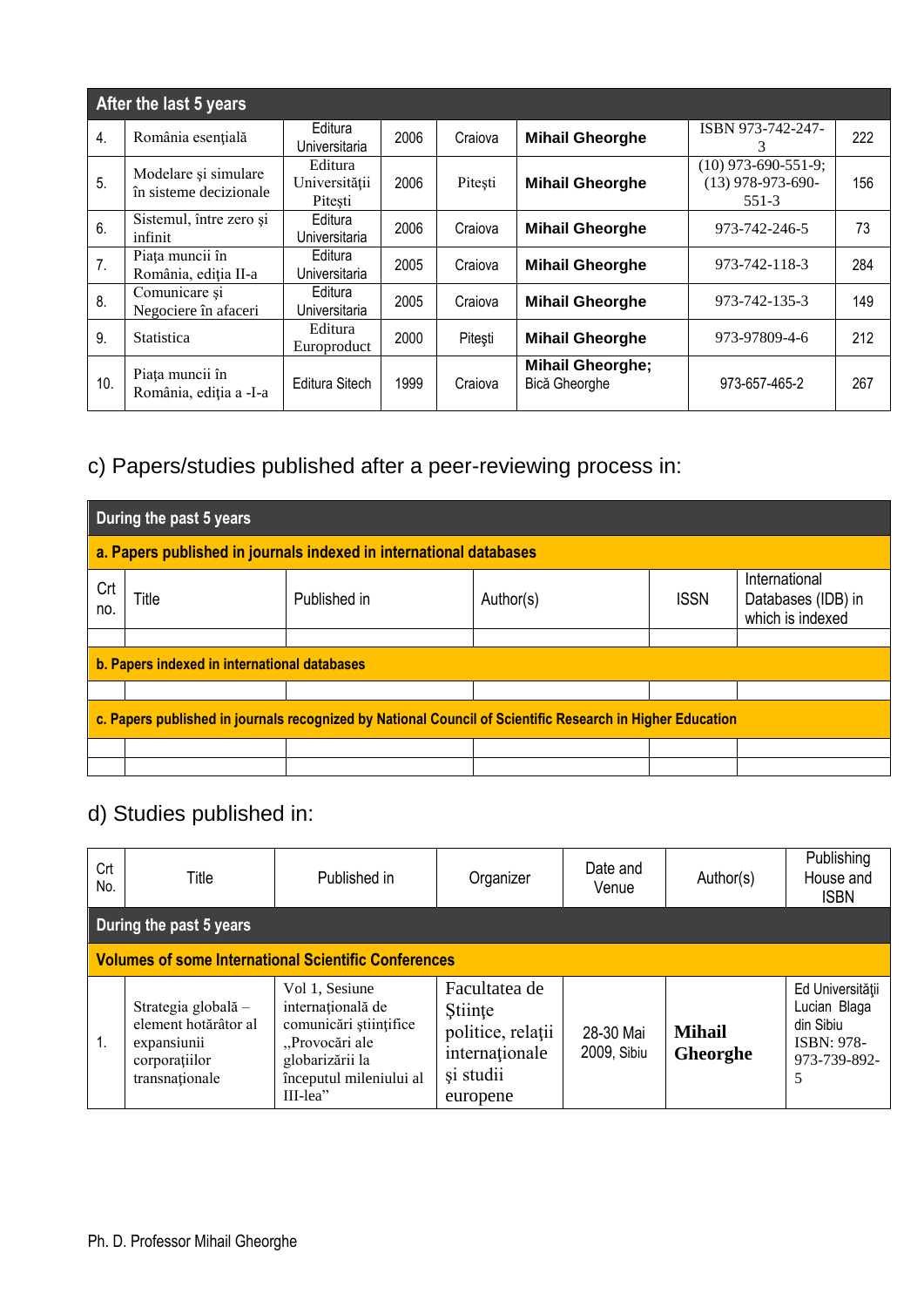| 2.             | Declinul în<br>investițiilor străine<br>directe                                                                                                           | Vol 1, Sesiune<br>internațională de<br>comunicări științifice<br>"Științe politice, relații<br>internaționale și studii<br>de securitate", ISBN:<br>978-973-739-990-8;<br>978-973-739-991-5, p.<br>305-310 | Facultatea de<br>Stiințe<br>politice, relații<br>internaționale<br>și studii<br>europene                                                                                                                                                                              | 28-30 Mai<br>2010, Sibiu | <b>Mihail</b><br>Gheorghe                                                                                                                                                                                                                                                                                                                                                             | Ed Universității<br>Lucian Blaga<br>din Sibiu<br>ISBN: 978-<br>973-739-990-<br>8; 978-973-<br>739-991-5,          |
|----------------|-----------------------------------------------------------------------------------------------------------------------------------------------------------|------------------------------------------------------------------------------------------------------------------------------------------------------------------------------------------------------------|-----------------------------------------------------------------------------------------------------------------------------------------------------------------------------------------------------------------------------------------------------------------------|--------------------------|---------------------------------------------------------------------------------------------------------------------------------------------------------------------------------------------------------------------------------------------------------------------------------------------------------------------------------------------------------------------------------------|-------------------------------------------------------------------------------------------------------------------|
| 3.             | Stimulentele fiscale -<br>instrument al<br>politicii de atragere a<br>investițiilor străine<br>directe                                                    | Vol 1, Sesiune<br>internațională de<br>comunicări științifice<br>"Științe politice, relații<br>internaționale și studii<br>de securitate", ISBN:<br>978-606-12-0166-2;<br>978-606-12-0167-9,<br>2011.      | Facultatea de<br>Stiințe<br>politice, relații<br>internationale<br>și studii<br>europene                                                                                                                                                                              | 27-29 Mai<br>2011, Sibiu | <b>Mihail</b><br>Gheorghe,<br>Rotaru<br>Simona                                                                                                                                                                                                                                                                                                                                        | Ed Universității<br>Lucian Blaga<br>din Sibiu<br>ISBN: 978-<br>606-12-0166-<br>2; 978-606-<br>12-0167-9,<br>2011. |
| $\overline{4}$ | Riscuri și<br>vulnerabilități<br>privind<br>biodiversitatea în<br>general și<br>securitatea<br>alimentară în special                                      | Seminar organizat de<br>Institutul Național de<br>Cercetări Economice,<br>prezentare în Power<br>Point<br>www.posdoctorat.ro                                                                               | Centrul de Studii<br>și Cercetări<br>pentru<br>Biodiversitate<br>Agrosilvică și<br>Scoala<br>Postdoctorală<br>pentru<br>Biodiversitate<br>Zootehnică și<br>Biotehnologii<br>Alimentare pe<br>baza<br>Ecoeconomiei și<br>Bioeconomiei<br>necesare<br>Ecosanogenezei    | 15 mai 2011              | Prof. Univ. Dr.<br><b>GHEORGHE</b><br>MIHAIL;<br>Gral. dr.<br><b>BANTAS</b><br>Adrian Leonard;<br>Drd. ing.<br><b>DIACONESCU</b><br>Laurentiu-<br>Denis;<br><b>CHIRILEAN</b><br>Stefan; jurnalist<br><b>BANUTA</b><br>Adrian; Dr.<br><b>BOGDAN</b><br>Vasile; CP2<br><b>TOBA</b> George<br>Florea; ing.<br><b>CUCULICI</b><br>Traian-<br>Constantin; arh.<br><b>STANICA</b><br>Adina. | Editura<br>Academiei<br>Romane                                                                                    |
| 5              | <b>Biodiversitatea</b><br>Zootehnică Durabilă<br>și Semnificațiile ei<br>pentru Siguranța și<br>securitatea<br>alimentară în<br>context<br>ecobioeconomic | Prezentere în<br><b>Power Point</b><br>www.posdoctorat.ro                                                                                                                                                  | Academia<br>Română -<br>Institutul<br>Național de<br>Cercetări<br>Economice-<br>Centrul de<br>Studii și<br>Cercetări de<br>Biodiversitate<br>Agrosilvică și<br>Scoala<br>Postdoctorală<br>Pentru<br>Biodiversitate<br>Zootehnică și<br>Biotehnologii<br>Alimentare pe | 22 Mai 2011              | Prof. Univ. Dr.<br><b>GHEORGHE</b><br>MIHAIL;<br>Drd. ing.<br><b>DIACONESCU</b><br>Laurentiu-<br>Denis;<br>Gral. dr.<br><b>BANTAS</b><br>Adrian Leonard;<br><b>CHIRILEAN</b><br>Stefan; jurnalist<br><b>BANUTA</b><br>Adrian; Dr.<br><b>BOGDAN</b><br>Vasile; CP2<br><b>TOBA</b> George<br>Florea; ing.                                                                               | Editura<br>Academiei<br>Romane,<br>București,<br>ISBN:978-<br>973-272-18-<br>$3-6$                                |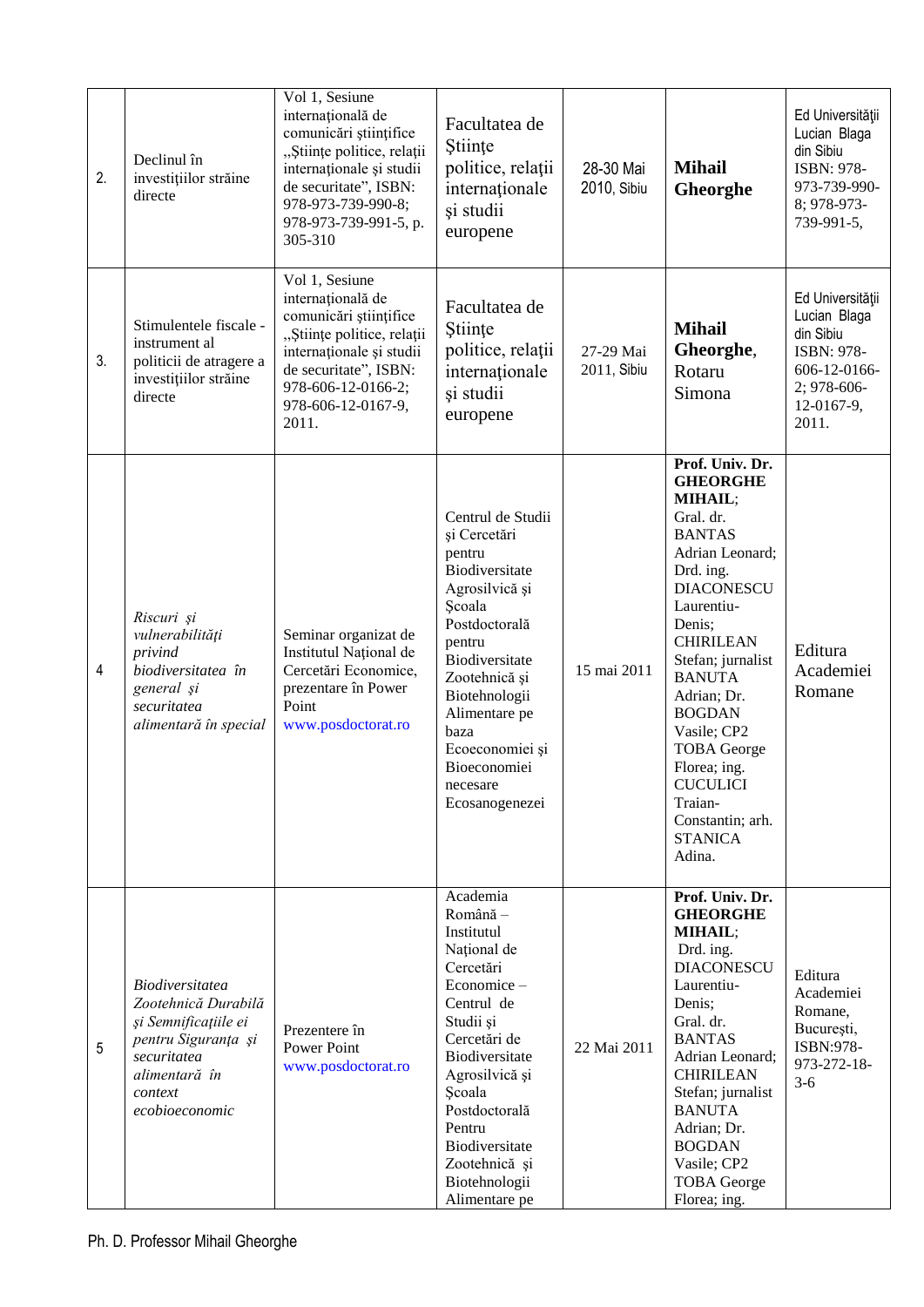|                |                                                                                                                                                                                                                  |                                                           | baza<br>Ecoeconomiei și<br>Bioeconomiei<br>necesare<br>Ecosanogenezei                                                                                                 |              | <b>CUCULICI</b><br>Traian-<br>Constantin; arh.<br><b>STANICA</b><br>Adina.                                                                                                                                                                                                                                                                                                            |                                |
|----------------|------------------------------------------------------------------------------------------------------------------------------------------------------------------------------------------------------------------|-----------------------------------------------------------|-----------------------------------------------------------------------------------------------------------------------------------------------------------------------|--------------|---------------------------------------------------------------------------------------------------------------------------------------------------------------------------------------------------------------------------------------------------------------------------------------------------------------------------------------------------------------------------------------|--------------------------------|
| 6              | Creșterea eficienței<br>energetice a<br>adăposturilor pentru<br>animale utilizând<br>energia solară                                                                                                              | Prezentare în Power<br>Point<br>www.posdoctorat.ro        | Academia<br>Română, -<br>Institutul<br>Național de<br>Cercetări<br>Economice-<br>Centrul de Studii<br>și Cercetări de<br>Biodiversitate<br>Agrosilvică                | 27 Mai 2011  | Gral. dr.<br><b>BANTAS</b><br>Adrian Leonard;<br>Drd. ing.<br><b>DIACONESCU</b><br>Laurentiu-<br>Denis:<br><b>CHIRILEAN</b><br>Stefan; jurnalist<br><b>BANUTA</b><br>Adrian; Dr.<br><b>BOGDAN</b><br>Vasile; CP2<br><b>TOBA</b> George<br>Florea; ing.<br><b>CUCULICI</b><br>Traian-<br>Constantin;<br>Prof. Univ. Dr.<br><b>GHEORGHE</b><br>MIHAIL; arh.<br><b>STANICA</b><br>Adina. | Editura<br>Academiei<br>Romane |
| $\overline{7}$ | <b>Bioresursele</b><br>agroalimentare din<br>zona românească a<br>Dunării în<br>contextul siguranței<br>și securității<br>alimentelor și<br>furajelor                                                            | Prezentare în<br>Power Point<br>www.posdoctorat.ro        | Academia<br>Oamenilor de<br>Știință din<br>România,<br>București                                                                                                      | 3 Iunie 2011 | Drd. ing.<br><b>DIACONESCU</b><br>Laurentiu-<br>Denis;<br>Gral. dr.<br><b>BANTAS</b><br>Adrian Leonard;<br><b>CHIRILEAN</b><br>Stefan; jurnalist<br><b>BANUTA</b><br>Adrian; Dr.<br><b>BOGDAN</b><br>Vasile; CP2<br><b>TOBA</b> George<br>Florea; ing.<br><b>CUCULICI</b><br>Traian-<br>Constantin;<br>Prof. Univ. Dr.<br><b>GHEORGHE</b><br>MIHAIL; arh.<br><b>STANICA</b><br>Adina. | Editura<br>Academiei<br>Romane |
| 8              | Conceptul eco-<br>inovativ de energie<br>metabolică în<br>contextul diversității<br>bioresurselor<br>alimentare și al<br>prevenirii bolilor de<br>nutriție și metabolice<br>la animale de interes<br>bioeconomic | Prezentare în<br><b>Power Point</b><br>www.posdoctorat.ro | Academia<br>Română -<br>Institutul<br>Național de<br>Cercetări<br>Economice-<br>Centrul de<br>Studii și<br>Cercetări de<br>Biodiversitate<br>Agrosilvică și<br>Scoala | 7 Iulie 2011 | Gral. dr.<br><b>BANTAS</b><br>Adrian Leonard;<br>Drd. ing.<br><b>DIACONESCU</b><br>Laurentiu-<br>Denis;<br><b>CHIRILEAN</b><br>Stefan; jurnalist<br><b>BANUTA</b><br>Adrian; Dr.<br><b>BOGDAN</b>                                                                                                                                                                                     | Editura<br>Academiei<br>Romane |